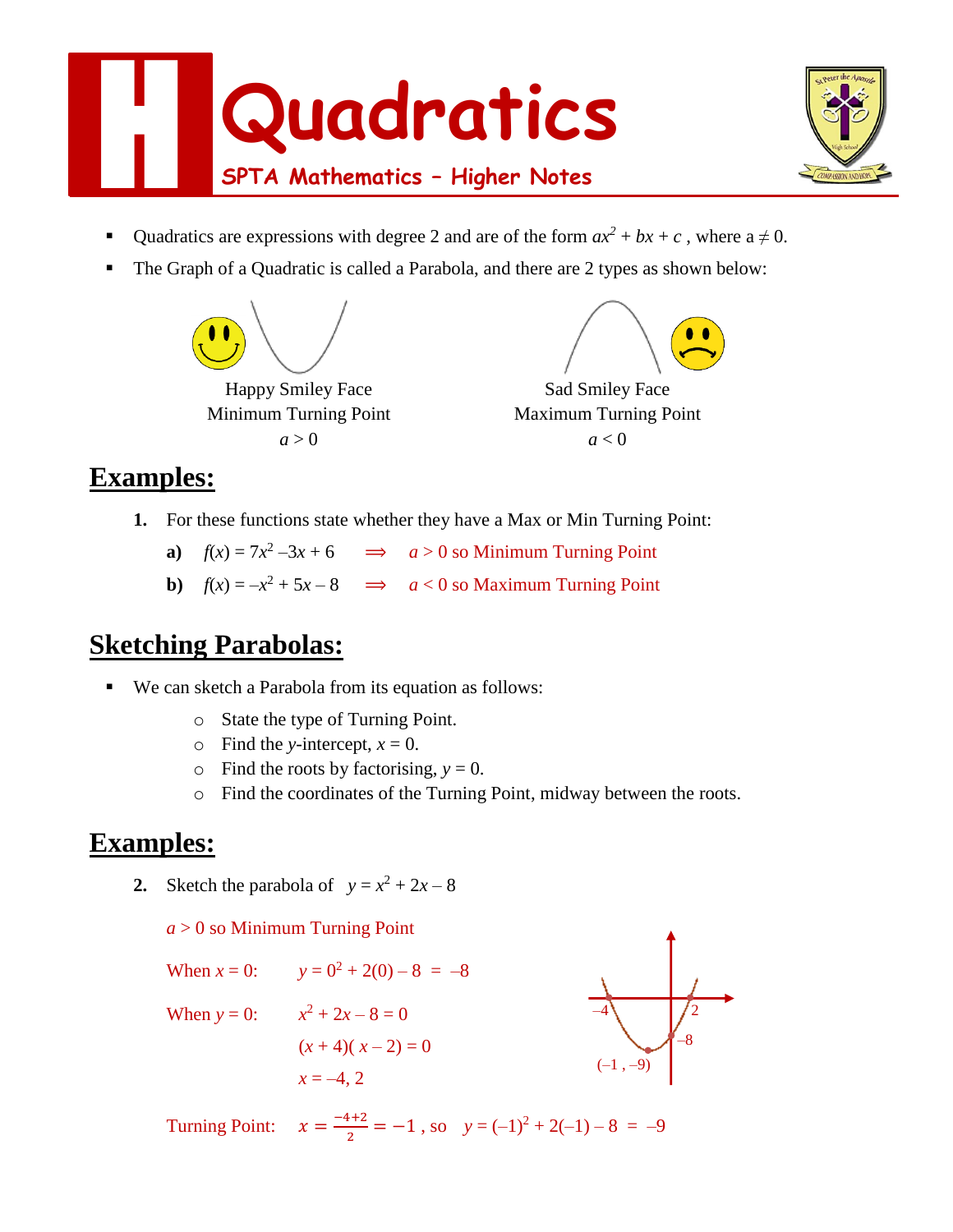## **Solving Quadratic Inequalities:**

■ To solve a Quadratic Inequality you MUST do a QUICK sketch of the quadratic first but there is no need to find the coordinates of the Turning Point or the *y*-intercept

## **Examples:**

**3.** Solve  $2x^2 - 5x + 3 > 0$ 

 $a > 0$  so Minimum Turning Point

When  $y = 0$ :  $x^2-5x+3=0$  $(2x-3)(x-1) = 0$  $x = 1, \frac{3}{2}$ 



 $\int_2$  So  $2x^2 - 5x + 3 > 0$ , when  $x < 1$  and  $x > \frac{3}{2}$ 

**Note that 2***x*<sup>2</sup> – 5*x* + 3 < 0 occurs when  $1 < x <$  <sup>3</sup>/<sub>2</sub>

**4.** Solve  $6 + 7x - 3x^2 > 0$ 

*a* < 0 so Maximum Turning Point

When y = 0: 
$$
-3x^2 + 7x + 6 = 0
$$

$$
-(3x^2 - 7x - 6) = 0
$$

$$
-(3x + 2)(x - 3) = 0
$$

$$
x = -\frac{2}{3}, 3
$$





# **Completing the Square:**

- Completing the Square is a method for finding the Turning Point of a Quadratic which has no roots, i.e. it does not cross the *x*-axis. It can therefore **NOT** be factorised!!
- You saw how to Complete the Square in National 5 for simple quadratics.
- The coefficient of  $x^2$  must be 1 before you start to Complete the Square.
- Completing the Square changes a quadratic expression  $y = ax^2 + bx + c$  in to the form: *y* =  $a(x+p)^2 + q$ , if  $a > 0$  and  $y = q - a(x+p)^2$ , if  $a < 0$
- When in Completed Square form the Turning Point is  $(-p, q)$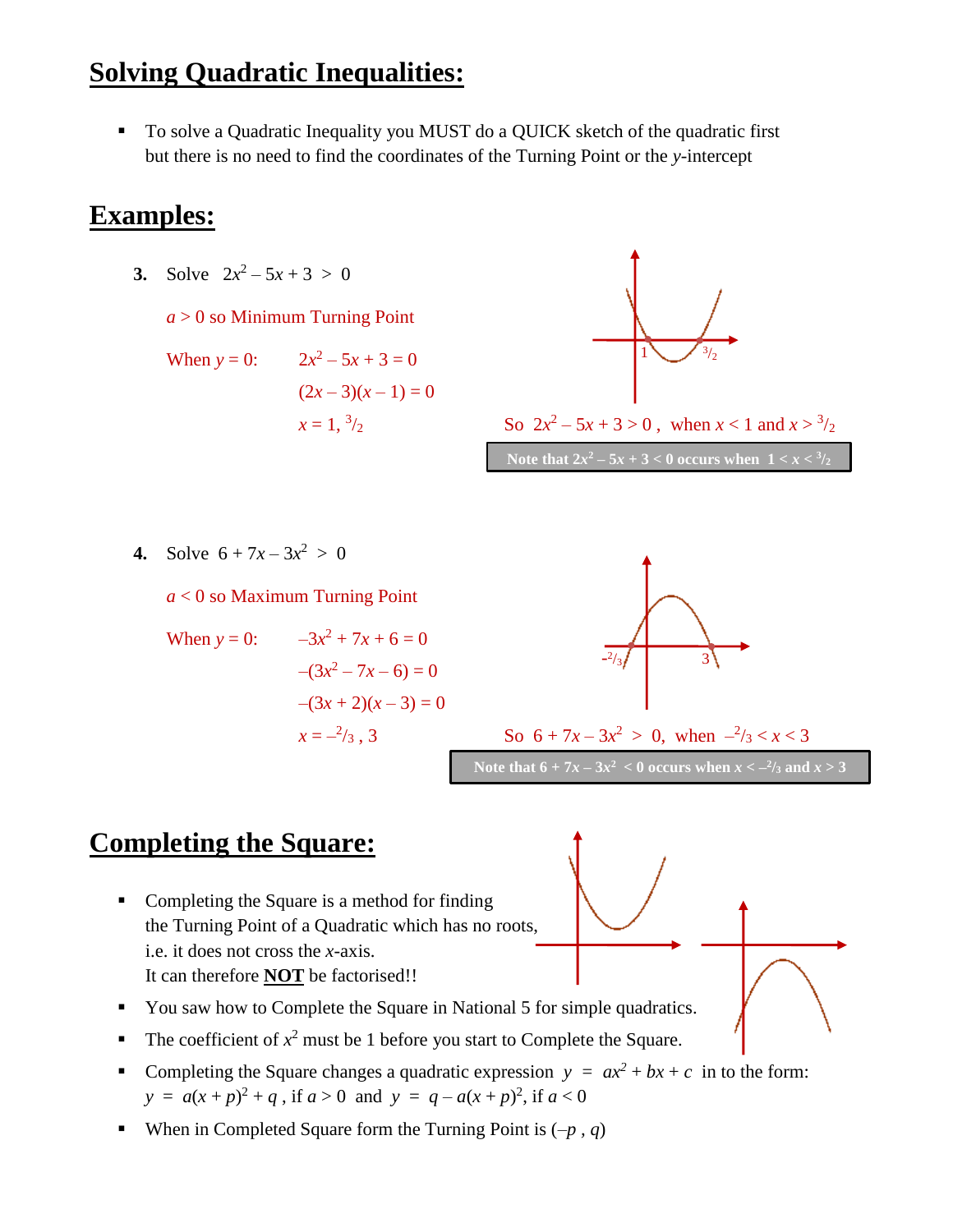# **Examples:**

**5.** Write  $y = x^2 - 4x + 5$  in the form  $y = (x + p)^2 + q$ 

$$
x^{2}-4x+5 = (x-2)^{2}-(2)^{2}+5
$$
  
=  $(x-2)^{2}-4+5$   

$$
y = (x-2)^{2}+1
$$

Turning Point is (2 , 1)

**Half the coefficient of** *x* **to find** *p* and then  $\frac{\text{subtract}}{p^2}$  then **continue on the constant term. Now simplify!!**

**6.** Write  $y = x^2 + 3x - 4$  in the form  $y = (x + p)^2 + q$ 

$$
x^{2} + 3x - 4 = (x + \frac{3}{2})^{2} - (\frac{3}{2})^{2} - 4
$$
  
=  $(x + \frac{3}{2})^{2} - \frac{9}{4} - 4$   
=  $(x + \frac{3}{2})^{2} - \frac{9}{4} - \frac{16}{4}$   
 $y = (x + \frac{3}{2})^{2} - \frac{25}{4}$ 

Turning Point is  $\left(-\frac{3}{2}, -\frac{25}{4}\right)$ 

**7.** Write  $y = 7 + 6x - x^2$  in the form  $y = q - (x + p)^2$ 

$$
7 + 6x - x2 = 7 + 6x - x2
$$
  
= -(x<sup>2</sup> - 6x - 7)  
= -[(x - 3)<sup>2</sup> - (3)<sup>2</sup> - 7]  
= -[(x - 3)<sup>2</sup> - 9 - 7]  
= -[(x - 3)<sup>2</sup> - 16]  
  
y = 16 - (x - 3)<sup>2</sup>  
Complete the square of the expression inside the brackets then multiply out and simplify.  
  
200

Turning Point is (3 , 16)

**8.** Write  $y = 4x^2 - 12x + 7$  in the form  $y = a(x+p)^2 + q$ 

$$
4x2-12x+7 = 4[x2-3x] + 7
$$
  
= 4[(x-<sup>3</sup>/<sub>2</sub>)<sup>2</sup> - (<sup>3</sup>/<sub>2</sub>)<sup>2</sup>] + 7  
= 4[(x-<sup>3</sup>/<sub>2</sub>)<sup>2</sup> - <sup>9</sup>/<sub>4</sub>] + 7  
= 4(x-<sup>3</sup>/<sub>2</sub>)<sup>2</sup> - 9 + 7  
y = 4(x-<sup>3</sup>/<sub>2</sub>)<sup>2</sup> - 2

Turning Point is  $(^3/2, -2)$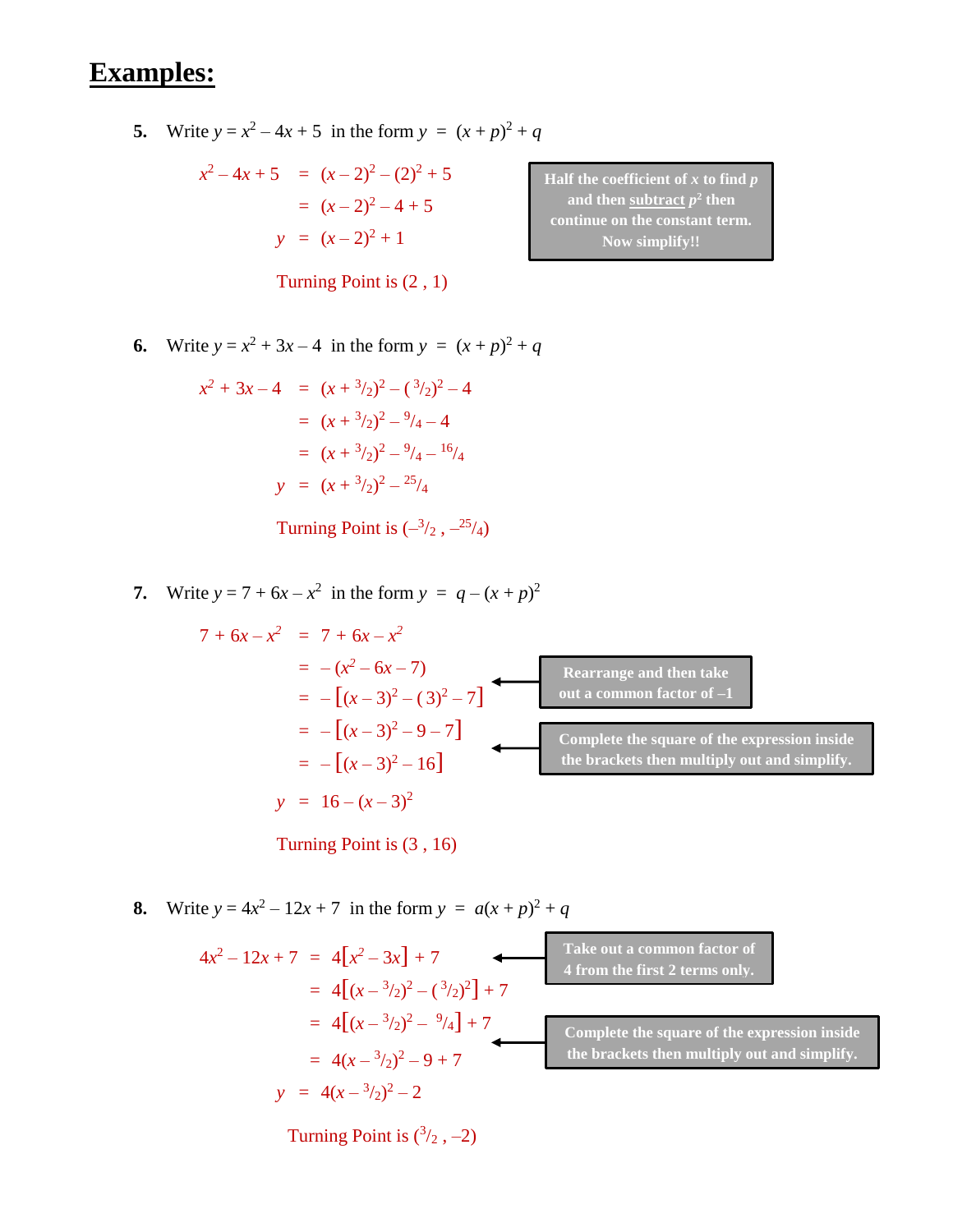## **The Discriminant:**

| <b>Must Know!!</b> |
|--------------------|
|                    |

- We saw the Discriminant in National 5,  $b^2 4ac$ , part of the Quadratic Formula:  $x = \frac{-b \pm \sqrt{b^2 4ac}}{2a}$  $2a$
- The discriminant is used to describe the Nature of a Quadratics Roots:



### **Examples:**

**9.** Find the Nature of the Roots of the function  $f(x) = 9x^2 + 24x + 16$ 

 $a = 9, b = 24, c = 16$  $b^2 - 4ac = 24^2 - 4(9)(16)$  $= 576 - 576$  $= 0$  since  $b^2 - 4ac = 0$  there are REAL & EQUAL ROOTS.

**10.** Find the Nature of the Roots of the function  $g(x) = -x^2 - 4x + 6$ 

 $a = -1, b = -4, c = 6$  $b^2 - 4ac = (-4)^2 - 4(-1)(6)$  $= 16 + 24$  $= 40$  since  $b^2 - 4ac > 0$  there are 2 REAL & DISTINCT ROOTS.

**11.** Find the Nature of the Roots of the function  $h(x) = 12 + 8x + 10x^2$ 

$$
a = 10, b = 8, c = 12
$$
  

$$
b2 - 4ac = 82 - 4(10)(12)
$$
  

$$
= 64 - 480
$$
  

$$
= -416 \text{ since } b2 - 4ac < 0 \text{ there are No REAL ROOTS.}
$$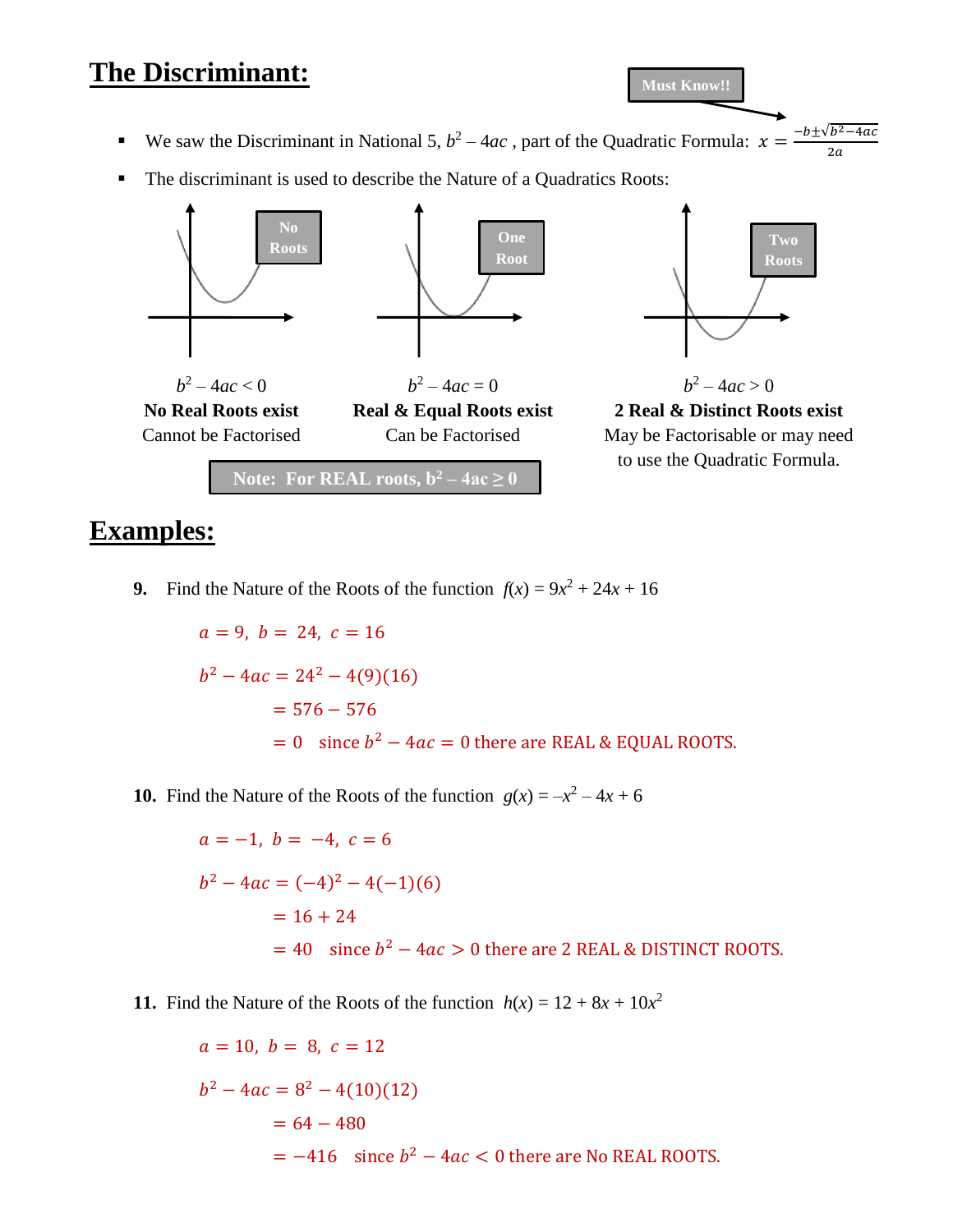**12.** For what values of *k* does the equation  $x^2 + kx + 9 = 0$  have equal roots?

 $a = 1, b = k, c = 9$ Since Equal roots,  $b^2 - 4ac = 0$  $k^2 - 4(1)(9) = 0$  $k^2 - 36 = 0$  $(k-6)(k+6) = 0$ So  $k = 6$ ,  $k = -6$ **Start with the sentence this time!!** 

**13.** Find *q* given that the equation  $6x^2 + 12x + q = 0$  has real roots.

Since Real roots,  $b^2 - 4ac \ge 0$  $12^2 - 4(6)(q) \ge 0$  $144 - 24q \ge 0$  $-24q \ge -144$  $q \leq 6$ 

 $a = 6, b = 12, c = q$ 

**Remember to switch the sign around if multiplying or dividing by a negative.**

**14.** Find *m* such that the equation  $x^2 + (mx + 3)^2 - 3 = 0$  has equal roots,  $m > 0$ .

 $x^2 + (mx + 3)^2 - 3 = x^2 + m^2x^2 + 6mx + 9 - 3$  $= x^2 + m^2x^2 + 6mx + 6$  $=(1 + m^2)x^2 + 6mx + 6$ 

 $a = 1 + m^2$ ,  $b = 6m$ ,  $c = 6$ 

Since Equal roots,  
\n
$$
b^2 - 4ac = 0
$$
\n
$$
(6m)^2 - 4(1 + m^2)(6) = 0
$$
\n
$$
36m^2 - 24 - 24m^2 = 0
$$
\n
$$
12m^2 - 24 = 0
$$
\n
$$
m^2 - 2 = 0
$$
\n
$$
(m - \sqrt{2})(m + \sqrt{2}) = 0
$$
\n
$$
m = \sqrt{2}, m = \sqrt{2}
$$
\n
$$
S \circ m = \sqrt{2}
$$
\nQuestion states  $m > 0$  so this solution is not valid.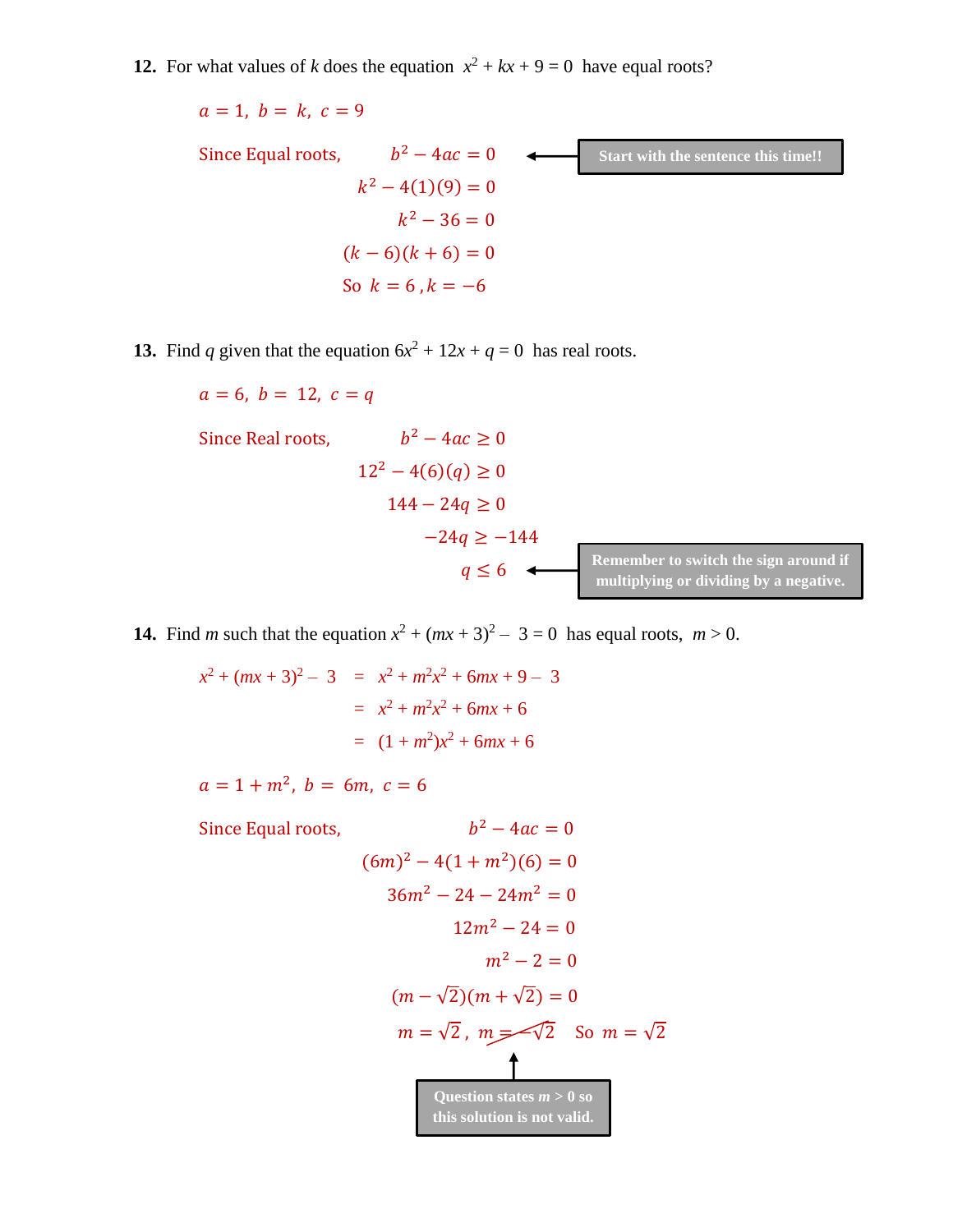**15.** Show that the equation  $qx^2 + px - q = 0$ ,  $q \neq 0$ , has real roots.

$$
a = q, b = p, c = -q
$$
  
 $b^2 - 4ac = p^2 - 4(q)(-q)$   
 $= p^2 + 4pq^2$ 

Since the sum of 2 squares can NEVER be negative,  $p^2 + 4pq^2 \ge 0$ and therefore always has Real roots since  $b^2 - 4ac \ge 0$ 

#### **Functions from Parabolas:**

- We can find the equation of of a Quadratic from its graph if we know 2 pieces of information
	- o The Roots or the Turning Point.
	- o One other point on the Graph.
- It is done in much the same ways as we saw in the Polynomials topic.

#### **Examples:**

**16.** Find the equation of the Parabola passing through the points:  $(1, 0)$ ,  $(6, 0)$ ,  $(0, 3)$ 

Roots:  $x = 1$ ,  $x = 6$  Constant:  $3 = k(0 - 1)(0 - 6)$ Factors:  $(x-1)$ ,  $(x-6)$  3 =  $k(-1)(-6)$ Equation:  $y = k(x-1)(x-6)$  3 = 6*k* Point: (0, 3) so  $x = 0$  and  $y = 3$  *k* =  $\frac{1}{2}$ so equation is  $y = \frac{1}{2}(x-1)(x-6)$  $y = \frac{1}{2}(x^2 - 7x + 6)$  $y = \frac{1}{2}x^2 - \frac{7}{2}x + 3$ 

**17.** Find the equation of the Parabola shown here:

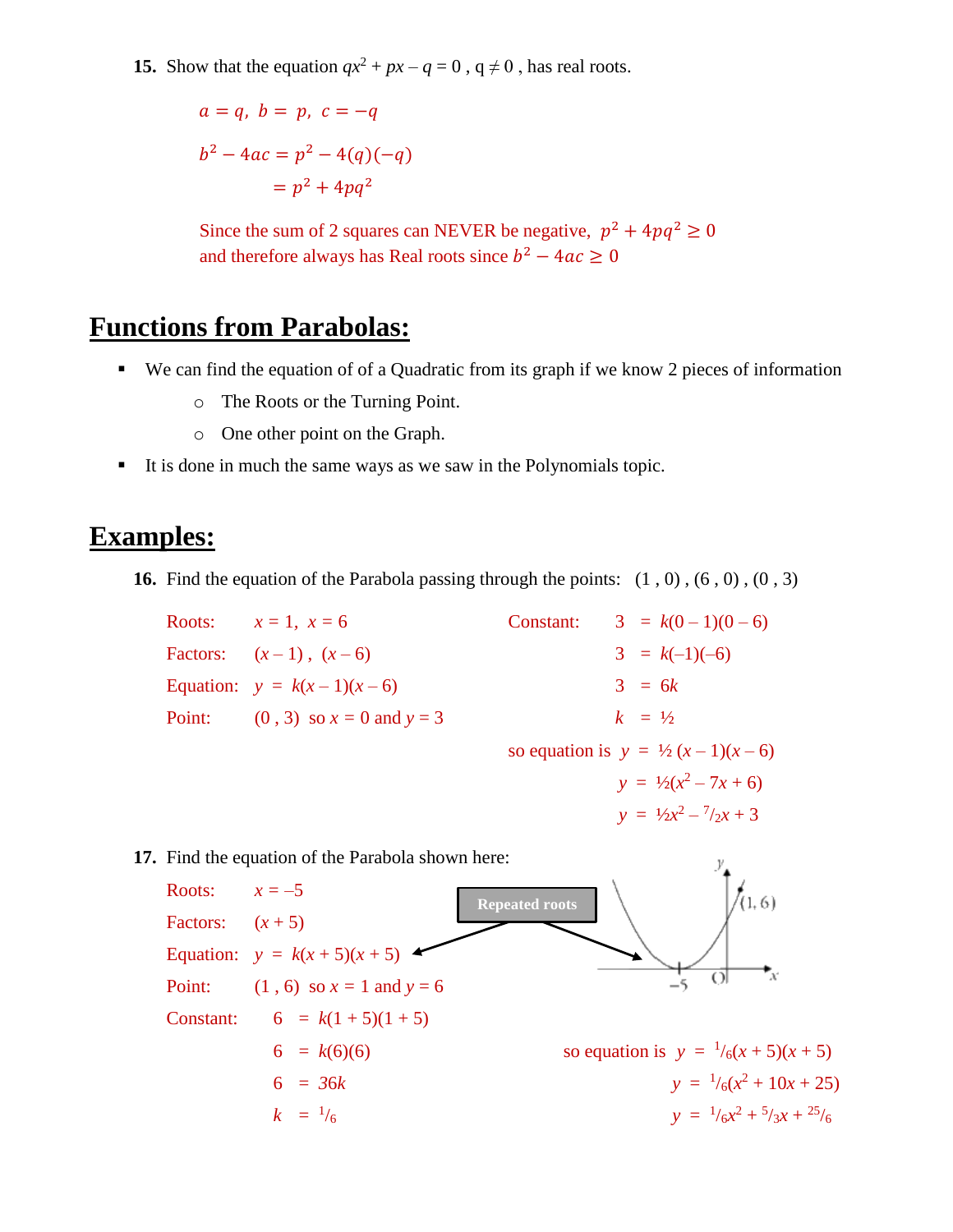

### **Sketching Parabolas:**

- We can sketch Parabolas as follows:
	- $\circ$  Find the *y*-intercept when  $x = 0$
	- o Use the Discriminant to determine the Nature of the roots.
	- $\circ$  Find the roots (if any), when  $y = 0$  either by Factorising or Quadratic Formula.
	- o Find the Turning Point, either Midway between roots or from Completed Square Form..
	- o Determine the shape of the Parabola and sketch the curve.

### **Examples:**

**18.** Sketch the graph  $f(x) = x^2 - 8x + 7$ 

Cuts *y*-axis when  $x = 0$ :  $y = 0^2 - 8(0) + 7$ *y =* 7 Nature of Roots:  $a = 1, b = -8, c = 7$  $b^2 - 4ac = (-8)^2 - 4(1)(7)$  $= 64 - 28$  $= 36$  since  $b^2 - 4ac > 0$  2 REAL & DISTINCT ROOTS

| Cuts <i>x</i> -axis when $y = 0$ : | $0 = x^2 - 8x + 7$        |           |
|------------------------------------|---------------------------|-----------|
|                                    | $\implies (x-1)(x-7) = 0$ |           |
|                                    | $\implies x-1=0, x-7=0$   |           |
|                                    | $\implies x = 1, x = 7$   |           |
| Turning Point (Midway):            | $x = (1 + 7) \div 2 = 4$  |           |
|                                    | $y = 4^2 - 8(4) + 7$      | $(4, -9)$ |
|                                    | $v = -9$                  |           |

Since *a* > 0, Minimum Turning Point